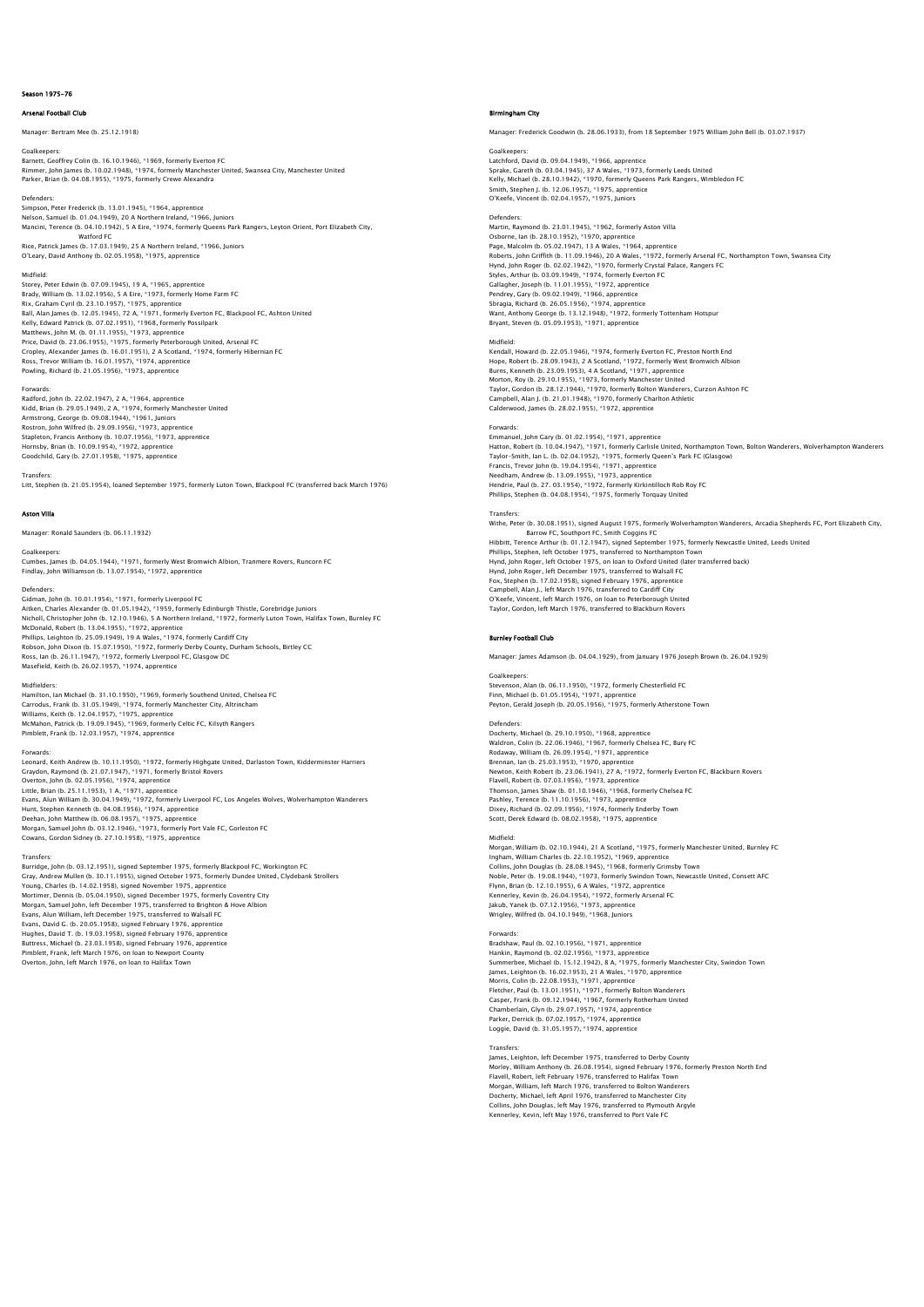## Coventry City

Manager: Gordon Milne (b. 29.03.1937)

## Goalkeepers:

King, Michael Bryan (b. 18.05.1947), \*1975, formerly Millwall FC, Chelmsford City Blyth, James (b. 02.02.1955), \*1975, formerly Hereford United, Coventry City, Preston North End

Defenders: Coop, Michael (b. 10.07.1948), \*1975, formerly York City, Coventry City Cattlin, Christopher John (b. 25.06.1946), \*1968, formerly Huddersfield Town<br>Lloyd, Laurence Valentine (b. 06.10.1948), 3 A, \*1974, formerly Liverpool FC, Bristol Rovers<br>Holmes, James P. (b. 11.11.1953), 11 A Eire, \*1970, Brogan, James (b. 05.06.1944), \*1975, formerly Celtic FC Roberts, Brian Leslie Ford (b. 06.11.1955), \*1973, apprentice Oakey, Graham (b. 05.10.1954), \*1972, apprentice

## Midfield:

Hutchison, Thomas (b. 22.09.1947), 16 A Scotland, \*1972, formerly Blackpool FC, Alloa Athletic Mortimer, Dennis (b. 05.04.1950), \*1969, apprentice Craven, John (b. 15.05.1947), \*1973, formerly Crystal Palace, Blackpool FC<br>Green, Alan P. (b. 01.01.1954), \*1971, apprentice<br>Cartwright, Leslie (b. 04.04.1952), 3 A Wales, \*1970, Juniors

Forwards: Cross, David (b. 08.12.1950), \*1973, formerly Norwich City, West Ham United, Rochdale FC Ferguson, Michael (b. 03.10.1954), \*1971, apprentice Nardiello, Donato (b. 09.01.1957), \*1974, apprentice Murphy, Donal (b. 23.02.1955), \*1972, apprentice

### Transfers:

Powell, Barry (b. 29.01.1954), signed September 1975, formerly Wolverhampton Wanderers<br>Mortimer, Dennis, left December 1975, transferred to Aston Villa<br>Sealey, Leslie (b. 29.09.1957), signed March 1976, apprentice<br>Thomas,

## Derby County

Manager: David Craig Mackay (b. 14.11.1934)

### Goalkeepers:

Boulton, Colin Donald (b. 12.09.1945), \*1964, formerly Gloucester Police, Charlton Kings Moseley, Graham (b. 16.11.1953), \*1975, formerly Aston Villa, Derby County, Blackburn Rovers

## Defenders:

Daniel, Peter (b. 22.12.1946), \*1965, apprentice Thomas, Roderick John (b. 11. 01.1947), 40 A Wales, \*1973, formerly Swindon Town, Gloucester City Nish, David (b. 26.09.1947), 5 A, \*1972, formerly Leicester City, Measham Imp. Webster, Ronald (b. 21.06.1943), \*1960, Juniors Todd, Colin (b. 12.12.1948), 16 A, \*1971, formerly Sunderland AFC McFarland, Roy Leslie (b. 05.04.1948), 24 A, \*1967, formerly Tranmere Rovers<br>Griffin, Colin (b. 08.01.1956), \*1974, apprentice<br>Langan, David Francis (b. 15.02.1957), \*1975, apprentice

## Midfield:

Powell, Stephen (b. 20.09.1955), \*1971, apprentice Rioch, Bruce David (b. 06.09.1947), S A Scotland, \*1974, formerly Aston Villa, Luton Town<br>Gemmill, Archibald (b. 24.03.1947), 7 A Scotland, \*1970, formerly Preston North End, St. Mirren FC<br>Newton, Henry (b. 18.02.1944), \*1 King, Jeffrey (b. 09.11.1953), \*1974, formerly Albion Rovers Macken, Anthony (b. 30.07.1950), \*1974, formerly Waterford FC, Glentoran FC, Home Farm FC

Forwards: Hector, Kevin James (b. 02.11.1944), 2 A, \*1966, formerly Bradford Park Avenue AFC Hinton, Alan Thomas (b. 06.10,1942), 3 A, \*1967, formerly Nottingham Forest, Wolverhampton Wanderers George, Frederick Charles (b. 10.10.1950), \*1975, formerly Arsenal FC Davies, Roger (b. 25.10.1950), \*1971, formerly Worcester City, Bedford Town, Bridgnorth Town<br>Lee, Francis Henry (b. 29.04.1944), 27 A, \*1974, formerly Manchester City, Bolton Wanderers<br>Bourne, Jeffrey (b. 19.06.1948), \*197 Sims, John (b. 14.08.1952), \*1975, formerly Colchester United, Oxford United, Derby County, Luton Town, Derby County O'Riordan, Donal (b. 14.05.1957), \*1975, apprentice

Transfers: Macken, Anthony, left November 1975, on loan to Portsmouth FC (later transferred back) James, Leighton (b. 16.02.1953), 21 A Wales, signed December 1975, formerly Burnley FC<br>Sims, John, left December 1975, transferred to Notts County<br>King, Jeffrey, left January 1976, on Ioan to Notts County (later transferre

## Everton Football Club

Manager: William Laurence Bingham (b. 05.08.1931)

Goalkeepers:<br>Lawson, David (b. 22.12.1947), \*1972, formerly Huddersfield Town, Bradford Park Avenue, Shrewsbury Town, Newcastle United<br>Davies, W. David (b. 01.04.1948), 5 A Wales, \*1974, formerly Swansea City, Everton FC,

### Defenders:

Kenyon, Roger (b. 04.01.1949), \*1967, apprentice Darracott, Terence (b. 06.10.1950), \*1967, apprentice<br>McNaught, Kenneth (b. 11.01.1955), \*1972, apprentice<br>Hurst, John (b. 02.06.1947), \*1964, apprentice<br>Scott, Peter (b. 19.09.1952), \*1974, formerly Southport FC, Everton Lyons, Michael (b. 08.12.1951), \*1970, apprentice Seargeant, Steven (b. 02.01.1951), \*1968, apprentice<br>Bernard, Michael (b. 10.10.1948), \*1972, formerly Stoke City<br>McLaughlin, John (b. 03.01.1948), \*1971, formerly Falkirk FC, Gowanhill United Robinson, Neil (b. 20.04.1957), \*1974, apprentice Jones, David Ronald (b. 17.08.1956), \*1974, apprentice Sharp, Thomas (b. 30.07.1957), \*1975, appre

Midfield: Buckley, Michael (b. 04.11.953), \*1971, apprentice Dobson, John Martin (b. 14.02.1948), 5 A, \*1974, formerly Burnley FC, Bolton Wanderers Clements, David (b. 15.09.1945), 44 A Northern Ireland, \*1973, formerly Sheffield Wednesday, Coventry City, Wolverhampton Wanderers

Pearson, James (b. 24.03.1953), \*1974, formerly St. Johnstone FC Goodlass, Ronald (b. 06.09.1953), \*1971, apprentice

## Forwards:

Jones, Gary Kenneth (b. 05.01.1951), \*1968, Juniors Smallman, David (b. 22.03.1953), 6 A Wales, \*1975, formerly Wrexham FC<br>Latchford, Robert Dennis (b. 18.01.1951), \*1974, formerly Birmingham City<br>Connolly, John (b. 13.06.1950), 1 A Scotland, \*1972, formerly St. Johnstone F Smith, John (b. 14.03.1953), \*1970, apprentice Marshall, Clifford (b. 04.11.1955), \*1973, apprentice Telfer, George (b. 06.07.1955), \*1972, apprentice Irving, David (b. 10.09.1951), \*1973, formerly Workington FC Esser, David (b. 20.06.1957), \*1975, apprentice

## Transfers:

Irving, David, left September 1975, on loan to Sheffield United (later transferred back) West, Gordon, left October 1975, transferred to Tranmere Rovers<br>Brand, Andrew Scougal (b. 08.11.1957), signed November 1975, apprentice<br>Hamilton, Bryan (b. 21.12.1946), 24 A Northern Ireland, signed November 1975, formerly Linfield AFC, Lisburn Distillery Scott, Peter, left December 1975, transferred to York City Sharp, Thomas, left January 1976, transferred to Brentford FC King, Andrew Edward (b. 14.08.1956), signed April 1976, formerly Luton Town

## Ipswich Town

Manager: Robert William Robson (b. 18.02.1933)

## Goalkeepers:

McKellar, David (b. 22.05.1956), \*1975, formerly Colchester United, Peterborough United, Ipswich Town Sivell, Laurence (b. 08.02.1951), \*1969, apprentice Cooper, Paul (b. 21.12.1953), \*1974, formerly Birmingham City, Sutton Coldfield Town, Cannock Athletic

Defenders:<br>Mills, Michael Dennis (b. 04.01.1949). 1 A. \*1966. formerly Portsmouth FC Mills, Michael Dennis (b. 04.01.1949), 1 A, \*1966, formerly Portsmouth FC<br>Beattie, Thomas Kevin (b. 18.1.2.1953), 3 A, \*1971, apprentice<br>Harper, Colin George (b. 25.07.1946), \*1965, Juniors<br>Harper, Colin Ceorge (b. 25.07.1 Tibbott, Leslie (b. 25.08.1955), \*1973, apprentice Roberts, J. Dale (b. 08.10.1956), \*1974, apprentice Peddelty, John (b. 02.04.1955), \*1973, apprentice Collard, Ian (b. 31.08.1947), \*1969, formerly West Bromwich Albion

Midfield:<br>Viljoen, Colin (b. 20.06.1948), 2 A, \*1966, formerly Johannesburg Rangers<br>Talbot, Brian (b. 21.07.1953), \*1971, apprentice<br>Gates, Eric Lazenby (b. 28.06.1955), \*1972, apprentice<br>Woods, Clive Richard (b. 18.12.194 Sharkey, Patrick George (b. 26.08.1953), \*1973, formerly Portadown FC, Sligo Rovers Stirk, John (b. 05.09.1955), \*1973, apprentice

## **Forwards**

Johnson, David Edward (b. 23.10.1951), 2 A, \*1972, formerly Everton FC Lambert, Michael Arnold (b. 20.05.1950), \*1968, formerly Newmarket Town<br>Bertschin, Keith Edwin (b. 25.08.1956), \*1973, formerly Barnet FC<br>Whymark, Trevor John (b. 04.05.1950), \*1969, formerly Diss Town<br>Hamilton, Bryan (b. Turner, Robin (b. 10.09.1955), \*1973, apprentice Parkin, Thomas (b. 01.02.1956), \*1973, apprentice Austin, Terence (b. 01.02.1954), \*1973, formerly Crystal Palace

Transfers:<br>Ellis, Glenn (b. 31.10.1957), signed October 1975, apprentice<br>Gardner, Stephen David (b. 07.10.1958), signed October 1975, apprentice<br>Hamilton, Bryan, left November 1975, transferred to Everton FC<br>Osman, Russell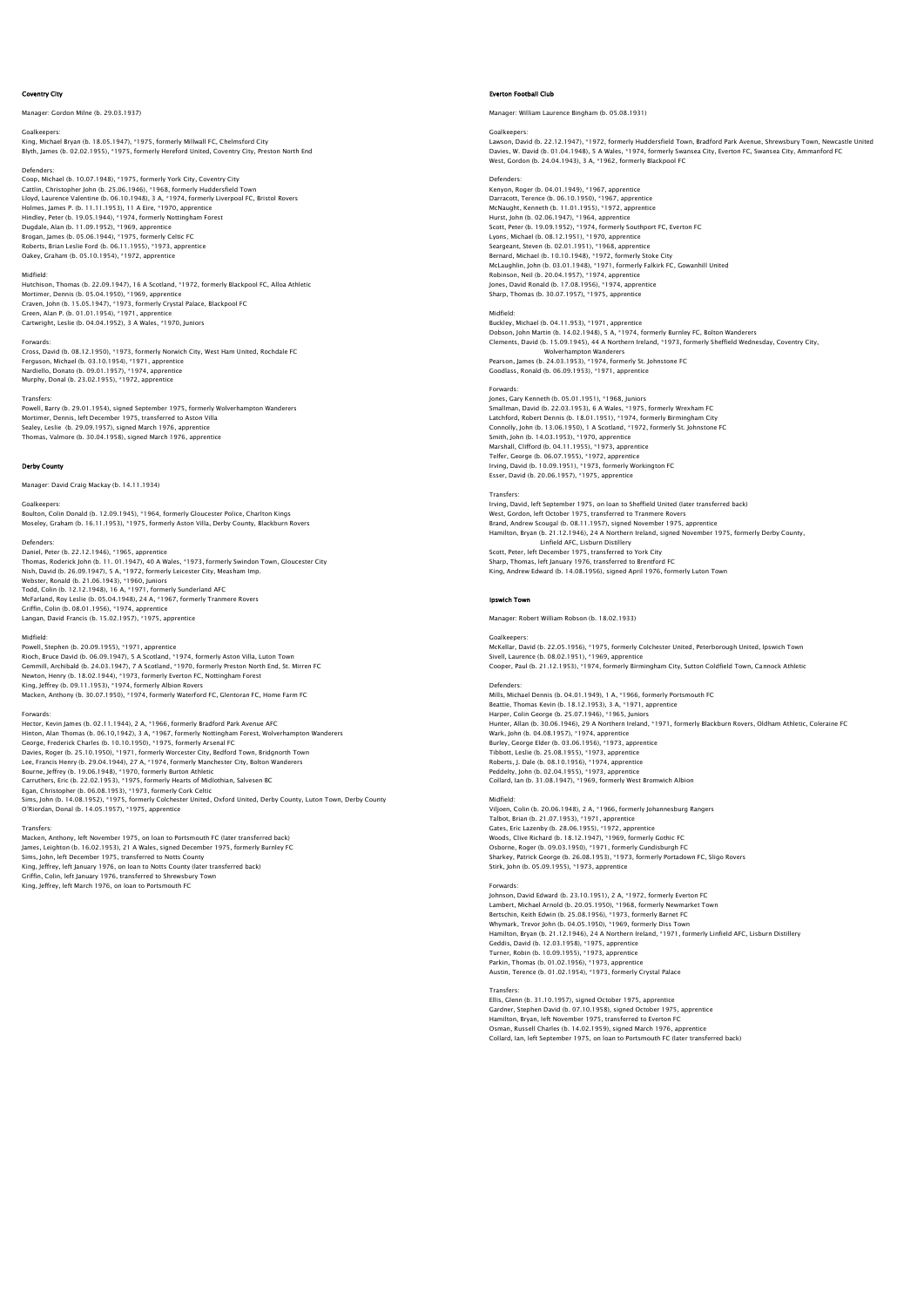## Leeds United

Manager: James Christopher Armfield (b. 21.09.1935)

Goalkeepers: Harvey, David (b. 07.02.1948), 13 A Scotland, \*1965, Juniors Stewart, David (b. 11.03.1947), \*1973, formerly Ayr United Letheran, Glan (b. 01.05.1956), \*1973, apprentice

Defenders:<br>McQueen, Gordon (b. 26.06.1952), 8 A Scotland, \*1972, formerly St. Mirren FC<br>Hunter, Norman (b. 29.10.1943), 28 A, \*1962, Juniors<br>Reaney, Paul (b. 22.10.1944), 3 A, \*1962, Juniors<br>Gray, Francis Tierney (b. 27.10 Madeley, Paul Edward (b. 20.09.1944), 19 A, \*1963, formerly Farsley Celtic Loadwick, Derek (b. 04.10.1956), \*1973, apprentice Hampton, Peter (b. 12.09.1954), \*1971, apprentice Stevenson, Byron (b. 07.09.1956), \*1973, apprentice

Midfield: Bremner, William John (b. 09.12.1942), 53 A Scotland, \*1959, Juniors Cherry, Trevor (b. 23.02.1948), \*1972, formerly Huddersfield Town Yorath, Terence Charles (b. 27.03.1950), 21 A Wales, \*1967, apprentice Bates, Michael (b. 19.09.1947), \*1964, apprentice

Forwards:

Lorimer, Peter Patrick (b. 14.12.1946), 18 A Scotland, \*1963, Juniors Gray, Edwin (b. 17.01.1948), 8 A Scotland, \*1965, Juniors<br>McKenzie, Duncan (b. 10.06.1950), \*1974, formerly Nottingham Forest, Mansfield Town, Nottingham Forest<br>Harris, Carl (b. 03.11.1956), \*1973, apprentice Jordan, Joseph (b. 15.12.1951), 17 A Scotland, \*1970, formerly Greenock Morton<br>Jones, Michael David (b. 24.04.1945), 3 A, \*1967, formerly Sheffield United, Dinnington Miners Welfare<br>Clarke, Allan John (b. 13.07.1946), 17 A

## Transfers:

Parker, Neil (b. 19.10.1957), signed October 1975, apprentice Felix, Gary (b. 31.10.1957), signed November 1975, apprentice McGhie, William (b. 19.01.1958), signed January 1976, apprentice Firm, Neil (b. 23.01.1958), signed January 1976, apprentice

### Leicester City

Manager: James Henry Bloomfield (b. 15.02.1934)

### Goalkeepers:

Wallington, Mark (b. 17.09.1952), \*1972, formerly Walsall FC Jayes, Carl (b. 15.03.1954), \*1971, Juniors Farmer, John (b. 31.08.1947), \*1974, formerly Stoke City, Biddulph FC

## Defenders:

Rofe, Dennis (b. 01.06.1950), \*1972, formerly Leyton Orient Blockley, Jeffrey Paul (b. 12.09.1949), 1 A, \*1975, formerly Arsenal FC, Coventry City Whitworth, Stephen (b. 20.03.1952), 5 A, \*1969, apprentice Woollett, Alan (b. 04.03.1947), \*1964, apprentice Cross, Graham (b. 15.11.1943), \*1960, apprentice Munro, Malcolm (b. 21.05.1953), \*1970, apprentice Sims, Steven (b. 02.07.1957), \*1974, apprentice Yates, Stephen (b. 08.12.1953), \*1971, apprentice

## Midfield:

Kember, Stephen Dennis (b. 08.09.1948), \*1975, formerly Chelsea FC, Crystal Palace<br>Weller, Keith (b. 11.06.1946), 4 A, \*1971, formerly Chelsea FC, Millwall FC, Tottenham Hotspur<br>Sammels, Jonathon Charles (b. 23.07.1945), \* Waters, Joseph (b. 20.09.1953), \*1970, apprentice

Forwards: Earle, Stephen (b. 01.11.1945), \*1973, formerly Fulham FC Lee, Robert (b. 02.02.1953), \*1974, formerly Doncaster Rovers, Leicester City, Blaby FC Alderson, Brian (b. 05.05.1950), \*1975, formerly Coventry City, Lochee Harp Garland, Christopher (b. 24.04.1949), \*1975, formerly Chelsea FC, Bristol City<br>Worthington, Frank (b. 23.11.1948), 8 A, \*1972, formerly Huddersfield Town<br>Tomlin, David (b. 09.02.1953), \*1971, apprentice<br>Glover, Leonard (b.

Transfers: Hoult, Alan (b. 07.10.1957), signed September 1975, Juniors Williams, Thomas Edward (b. 18.12.1957), signed December 1975, apprentice Waters, Joseph, left January 1976, transferred to Grimsby Town Cross, Graham, left March 1976, on loan to Chesterfield FC O'Neill, John Patrick (b. 11.03.1958), signed March 1976, formerly Derry BC Birchenall, Alan John, left March 1976, on loan to Notts County

## Liverpool Football Club

Manager: Robert Paisley (b. 23.01.1919)

## Goalkeepers:

Clemence, Raymond Neal (b. 05.08.1948), 12 A, \*1967, formerly Scunthorpe United, Notts County McDonnell, Peter (b. 11.06.1053), \*1974, formerly Bury FC, Netherfield AFC

Defenders: Smith, Thomas (b. 05.04.1945), 1 A, \*1962, apprentice Neal, Phillip George (b. 29.02.1951), \*1974, formerly Northampton Town, Wellingborough Town<br>Lawler, Christopher (b. 20.10.1943), 4 A, \*1960, Juniors<br>Lindsay, Alexander (b. 27.02.1948), 4 A, \*1969, formerly Bury FC<br>Hughes, Jones, Joseph Patrick (b. 04.03.1955), \*1975, formerly Wrexham FC Kettle, Brian (b. 22.04.1956), \*1973, apprentice العاملية (b. 22.04.1990), 1979, applemate<br>Irwin, Colin Thomas (b. 09.02.1957), \*1974, Junior

## Midfield:

Hall, Brian William (b. 22.01.1946), \*1968, formerly Manchester University McDermott, Terence (b. 08.12.1951), \*1974, formerly Newcastle United, Bury FC Cormack, Peter Barr (b. 17.07.1946), 9 A Scotland, \*1972, formerly Nottingham Forest, Toronto City, Hibernian FC Callaghan, Ian Robert (b. 10.04.1942), 2 A, \*1960, Juniors<br>Kennedy, Raymond (b. 28.07.1951), \*1974, formerly Arsenal FC, New Hartley Juniors, Port Vale<br>Higham, John (b. 22.11.1956), \*1974, apprentice McLaughlin, John Thomas (b. 25.02.1952), \*1969, apprentice

Forwards: Boersma, Phillip (b. 24.09.1949), \*1968, Juniors Case, James (b. 18.05.1954), \*1973, formerly South Liverpool FC<br>Toshack, John (b. 22.03.1949), 31 A Wales, \*1970, formerly Cardiff City<br>Keegan, Joseph Kevin (b. 14.02.1951), 14 A, \*1971, formerly Scunthorpe United Fairclough, David (b. 05.01.1957), \*1974, apprentice<br>Heighway, Stephen Derek (b. 25.11.1947), 9 A Eire, \*1970, formerly Skelmersdale United<br>Kewley, Kevin (b. 02.03.1955), \*1972, apprentice Tynan, Thomas (b. 17.11.1955), \*1972, apprentice Waddle, Alan (b. 09.06.1954), \*1973, formerly Halifax Town, Wallsend BC Thompson, Maxwell (b. 31.12.1956), \*1974, apprentice McClatchey, Derek (b. 29.04.1956), \*1973, apprentice

## **Transfers**

Lawler, Christopher, left October 1975, transferred to Portsmouth FC McLaughlin, John Thomas, left October 1975, on loan to Portsmouth FC (later transferred back) Tynan, Thomas, left October 1975, on loan to Swansea City (later transferred back)<br>Boersma, Phillip, left December 1975, transferred to Middlesbrough FC<br>Birch, Trevor (b. 16.02.1958), signed December 1975, apprentice Higham, John, left January 1976, on Ioan to Southport FC (transferred back February 1976)<br>McClatchey, Derek, left February 1976, on Ioan to Southport FC<br>Lee, Samuel (b. 07.02.1959), signed April 1976, apprentice<br>Woof, Clif

## Manchester City

Manager: Anthony Keith Book (b. 04.09.1934)

## Goalkeepers:

Corrigan, Joseph Thomas (b. 18.11.1948), \*1967, apprentice MacRae, Keith (b. 05.02.1951), \*1973, formerly Motherwell FC

Defenders:<br>Pardoe, Glyn (b. 01.06.1946), \*1962, formerly Mid-Cheshire Boys<br>Watson, David Vernon (b. 05.10.1946), 14 A, \*1975, formerly Sunderland AFC, Rotherham United, Notts County, Stapleford O.B Doyle, Michael (b. 25.11.1946), \*1965, formerly Stockport Boys<br>Donachie, William (b. 05.10.1951), 11 A Scotland, \*1968, Juniors<br>Hammond, Geoff (b. 24.03.1950), \*1974, formerly Ipswich Town<br>Clements, Kenneth Henry (b. 09.04 Barrett, Colin (b. 03.08.1952), \*1971, formerly Cheadle Heath FC

Midfield: Bell, Colin (b. 26.02.1946), 46 A, \*1966, formerly Bury FC, Horden Colliery Welfare Keegan, Gerrard (b. 03.10.1955), \*1973, apprentice Oakes, Alan Arthur (b. 07.09.1942), \*1959, Juniors Hartford, Richard (b. 24.10.1950), 6 A Scotland, \*1974, formerly West Bromwich Albion, Drumchapel Amateurs<br>Barnes, Peter Simon (b. 10.06.1957), \*1974, apprentice<br>Lester, Michael (b. 04.08.1954), \*1973, formerly Oldham Athl

## Forwards:

Tueart, Dennis (b. 27.11.1949), 2 A, \*1974, formerly Sunderland AFC<br>Marsh, Rodney William (b. 11.10.1944), 9 A, \*1972, formerly Queens Park Rangers, Fulham FC<br>Royle, Joseph (b. 08.04.1949), 2 A, \*1974, formerly Everton FC<br>

Leman, Dennis (b. 01.12.1954), \*1971, apprentice<br>McBeth, George (b. 04.09.1954), \*1971, apprentice<br>Power, Paul C. (b. 30.10.1953), \*1973, formerly Leeds Polytechnic<br>Telford, William (b. 05.03.1956), \*1975, formerly Tranmer

Transfers:<br>Lester, Michael, left August 1975, on Ioan to Stockport County (later transferred back)<br>Telford, William, left September 1975, transferred to Peterborough United<br>Barrett, Colin, left March 1976, transferred to N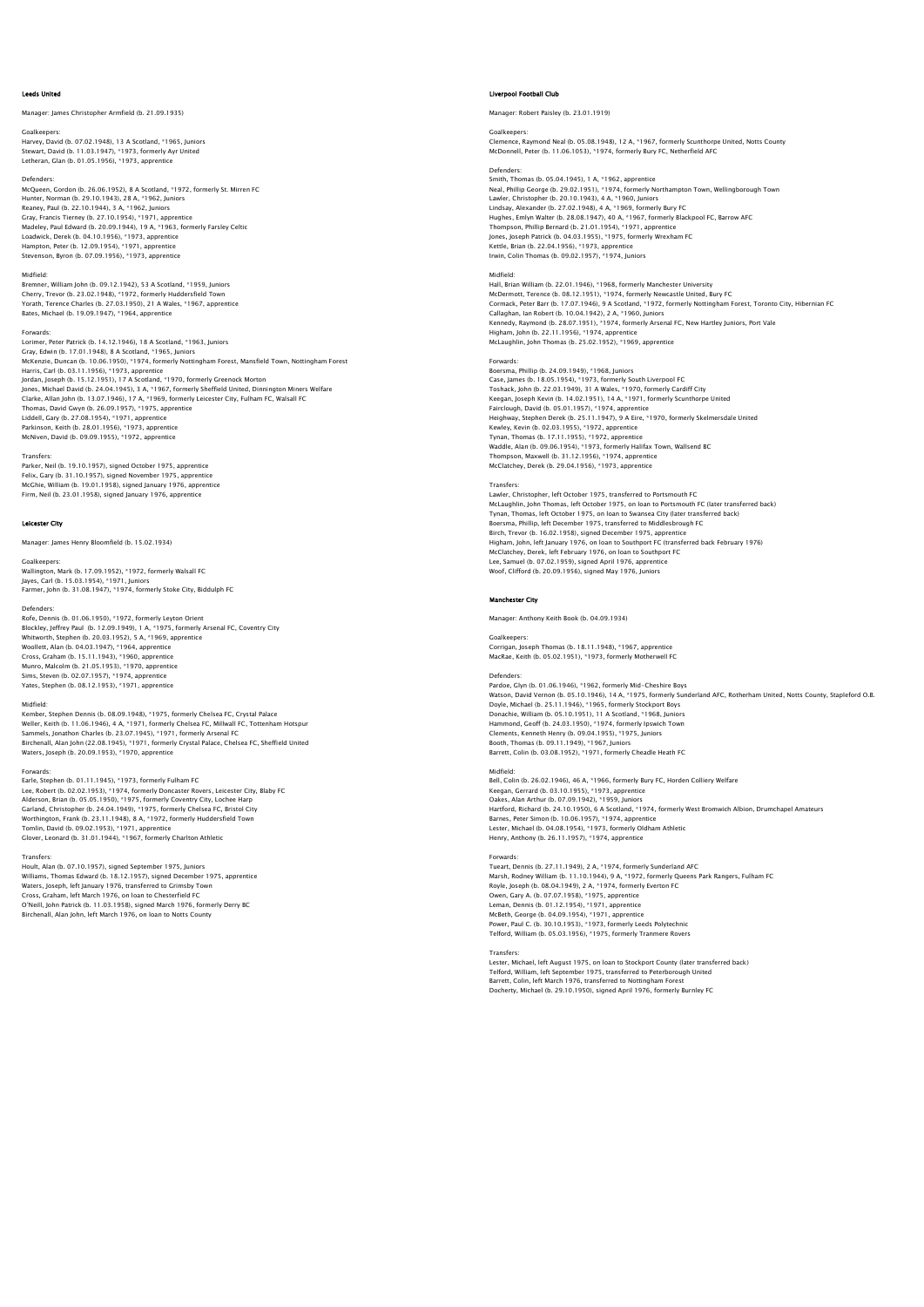## Manchester United

Manager: Thomas Henderson Docherty (b. 24.04.1928)

## Goalkeepers:

Stepney, Alexander Cyril (b. 18.09.1942), 1 A, \*1966, formerly Chelsea FC, Millwall FC, Tooting & Mitcham United Roche, Patrick Joseph (b. 04.01.1951), 5 A Eire, \*1973, formerly Shelbourne FC<br>Ryan, David (b. 05.01.1957), \*1974, apprentice<br>Mountford, Raymond (b. 28.04.1958), \*1975, apprentice

### Defenders:

Sidebottom, Arnold (b. 01.04.1954), \*1972, Juniors James, Steven Robert (b. 29.11.1949), \*1966, apprentice<br>Nicholl, James Michael (b. 28.02.1956), \*1974, apprentice<br>Holton, James Alan (b. 11.04.1951), 15 A Scotland, \*1973, formerly Shrewsbury Town, West Bromwich Albion, Ce Buchan, Martin McLean (b. 06.03.1949), 18 A Scotland, \*1972, formerly Aberdeen FC<br>Houston, Stewart Mackie (b. 20.08.1949), \*1973, formerly Brentford FC, Chelsea FC, Port Glasgow Rangers<br>Young, Anthony (b. 28.04.1952), \*196 Forsyth, Alexander (b. 05.02.1952), 8 A Scotland, \*1972, formerly Partick Thistle Griffiths, Clive (b. 22.01.1955), \*1972, apprentice Bradley, David (b. 16.01.1958), \*1975, apprentice

Midfield: Daly, Gerard Anthony (b. 30.04.1953), 4 A Eire, \*1973, formerly Bohemians FC McIlroy, Samuel Baxter (b. 02.08.1954), 11 A Northern Ireland, \*1971, apprentice McCreery, David (b. 16.09.1957), \*1974, apprentice Martin, Michael Paul (b. 09.07.1951), 19 A Eire, \*1973, formerly Bohemian FC McKeown, Lindsay Isaac (b. 11.07.1957), \*1974, apprentice Grimshaw, Anthony (b. 08.12.1957), \*1974, apprentice Jackson, Thomas (b. 03.11.1946), 25 A Northern Ireland, \*1975, formerly Nottingham Forest, Everton FC, Detroit Cougars, Glentoran FC Kelly, James W. (b. 02.05.1957), \*1974, apprentice Lowey, John Antony (b. 07.03.1958), \*1975, apprentice Paterson, Steven (b. 08.04.1958), \*1975, formerly Nairn County

## Forwards:

Macari, Luigi (b. 04.06.1949), 15 A Scotland, \*1973, formerly Celtic FC Pearson, James Stuart (b. 21.06.1949), \*1974, formerly Hull City<br>Coppell, Stephen James (b. 09.07.1955), \*1975, formerly Tranmere Rovers<br>Davies, Ronald Tudor (b. 25.05.1942), 29 A Wales, \*1974, formerly Portsmouth FC, Sout Chester City Eilester Eity<br>Bielby, Paul (b. 24.11.1956), \*1973, apprentice Loughnane, Peter (b. 18.03.1958), \*1975, apprentice Morris, David M. (b. 20.09.1957), \*1974, apprentice Sutcliffe, Peter (b. 25.01.1957), \*1974, apprentice

### **Transfers**

Martin, Michael Paul, left October 1975, transferred to West Bromwich Albion Bielby, Paul, left November 1975, transferred to Hartlepool United<br>Davies, Ronald Tudor, left November 1975, on loan to Millwall FC<br>Hill, Gordon Alec (b. 01.04.1954), signed November 1975, formerly Millwall FC, Southall FC Griffiths, Clive, left November 1975, on loan to Tranmere Rovers (later transferred back) Bailey, George (b. 31.10.1958), signed November 1975, apprentice<br>Sutcliffe, Peter, left December 1975, transferred to Stockport County<br>Ashworth, lan (b. 17.12.1958), signed November 1975, apprentice<br>Clark, Jonathan (b. 12. Sidebottom, Arnold, left January 1976, transferred to Huddersfield Town James, Steven Robert, left January 1976, transferred to York City<br>Ryan, David, left January 1976, on Ioan to Port Vale FC (later transferred back)<br>Young, Anthony, Ieft January 1976, transferred to Charlton Athletic<br>Ryan, D

## sbrough Football Club

## Manager: John Charlton (b. 08.05.1935)

Goalkeepers: Cuff, Patrick (b. 19.03.1952), \*1969, apprentice Platt, James Archibald (b. 26.01.1952), \*1970, formerly Ballymena United

## Defenders:

Boam, Stuart William (b. 28.01.1948), \*1971, formerly Mansfield Town Craggs, John Edward (b. 31.10.1948), \*1971, formerly Newcastle United Maddren, William Dixon (b. 11.01.1951), \*1968, apprentice Cooper, Terence (b. 12.07.1944), 20 A, \*1975, formerly Leeds United Creamer, Peter (b. 20.09.1953), \*1970, apprentice Spraggon, Frank (b. 27.10.1945), \*1963, apprentice Taylor, Brian (b. 12.02.1954), \*1971, apprentice Bailey, Ian C. (b. 20.10.1956), \*1974, apprentice

## Midfield:

Murdoch, Robert (b. 17.08.1944), 12 A Scotland, \*1973, formerly Celtic FC, Camuslang Rangers, Celtic FC Souness, Graeme James (b. 06.05.1953), 3 A Scotland, \*1973, formerly Tottenham Hotspur, Tynecastle BC, North Merchiston<br>Brinstrong, David (b. 26.12.1954), \*1972, apprentice<br>Brine, Peter (b. 18.07.1953), \*1970, apprentice<br>M Scaife, Robert (b. 12.10.1955), \*1975, formerly Halifax Town, Middlesbrough FC

Forwards: Mills, David (b. 06.12.1951), \*1968, apprentice Hedley, Graeme (b. 01.03.1957), \*1975, apprentice Willey, Alan (b. 18.10.1956), \*1974, apprentice<br>Hickton, John (b. 24.09.1944), \*1966, formerly Sheffield Wednesday<br>Smith, Malcolm (b. 21.09.1953), \*1971, apprentice<br>Foggon, Alan (b. 23.02.1950), \*1972, formerly Cardiff Cit Woof, William (b. 16.08.1956), \*1974, apprentice Paterson, Thomas (b. 30.03.1954), \*1974, formerly Leicester City Amateurs

Transfers: Scaife, Robert, left September 1975, transferred to Hartlepool United Jackson, David P. (b. 16.09.1958), signed September 1975, apprentice Coleman, Edward (b. 23.09.1957), signed September 1975, apprentice<br>Smith, Malcolm, left October 1975, on Ioan to Bury FC (later transferred back)<br>Creamer, Peter, left November 1975, on Ioan to York City (later transferred Creamer, Peter, left December 1975, transferred to Doncaster Rovers Taylor, Brian, left December 1975, transferred to Doncaster Rovers<br>Woof, William, left December 1975, on loan to Brighton & Hove Albion (later transferred back)<br>Ramage, Alan (b. 29.11.1957), signed December 1975, apprentic Smith, Malcolm, left January 1976, on loan to Blackpool FC (later transferred back) Charlton, Harold, left March 1976, transferred to Chesterfield FC Paterson, Thomas, left April 1976, transferred to AFC Bourn

## Newcastle United

Manager: Gordon Francis Lee (b. 13.07.1934)

Goalkeepers: Edgar, Edward (b. 31.10.1956), \*1974, apprentice Mahoney, Michael (b. 25.10.1950), \*1975, formerly Torquay United, Bristol City

Defenders: Kennedy, Alan Phillip (b. 31.08.1954), \*1972, apprentice Nattrass, Irving (b. 12.12.1952), \*1970, apprentice Craig, David (b. 08.06.1944), 25 A Northern Ireland, \*1962, apprentice Keeley, Glenn (b. 01.09.1954), \*1974, formerly Ipswich Town Howard, Patrick (b. 07.10.1947), \*1971, formerly Barnsley FC McCaffrey, Aiden (b. 30.08.1957), \*1974, apprentice Kelly, Peter (b. 06.12.1956), \*1974, apprentice<br>Bird, John Charles (b. 09.06.1948), \*1975, formerly Preston North End, Doncaster Rovers, Doncaster United<br>Smith, Anthony (b. 20.02.1957), \*1975, Juniors

### Midfield:

Nulty, Geoffrey Owen (b. 13.02.1949), \*1974, formerly Burnley FC, Stoke City, St. Helens Town AFC Gowling, Alan Edwin (b. 16.03.1949), \*1975, formerly Huddersfield Town, Manchester United, Manchester University<br>Smith James (b. 20.01.1947), 4.4 Scotland, \*1969, formerly Aberdeen FC Smith, James (b. 20.01.1947), 4 A Scotland, \*1969, formerly Aberdeen FC<br>Barrowclough, Stewart (b. 29.10.1951), \*1970, formerly Barnsley FC<br>Craig, Thomas Brooks (b. 21.11.1950), \*1974, formerly Sheffield Wednesday, Aberdeen Hudson, Raymond (b. 24.03.1955), \*1975, formerly Greenock Morton, Newcastle United<br>Tudor, John (b. 25.06.1946), \*1971, formerly Sheffield United, Coventry City, Ilkeston Town<br>Blackhall, Raymond (b. 19.02.1957), \*1974, appr

## Forwards:

Burns, Michael Edward (b. 21.12.1946), \*1974, formerly Blackpool FC, Skelmersdale United Cassidy, Thomas (b. 18.11.1950), 7 A Northern Ireland, \*1970, formerly Coleraine FC<br>Macdonald, Malcolm (b. 07.01.1950), 11 A, \*1971, formerly Luton Town, Fulham FC, Tonbridge FC<br>Barker, Allan Michael (b. 23.02.1956), \*1973 Ayre, Colin (b. 14.03.1956), \*1973, apprentice Cannell, Paul (b. 02.09.1953), \*1972, Juniors Bruce, Alexander (b. 23.12.1952), \*1974, formerly Preston North End

Transfers: Bruce, Alexander, left August 1975, transferred to Preston North End Guy, Alan (b. 08.09.1957), signed September 1975, apprentice Hibbitt, Terence Arthur, left September 1975, transferred to Birmingham City McLean, David J. (b. 24.11.1957), signed November 1975, apprentice<br>Jones, Roger (b. 08.11.1946), signed March 1976, formerly Blackburn Rovers, AFC Bournemouth, Portsmouth FC<br>Oates, Graham (b. 14.03.1949), signed March 1976

## Norwich City

Manager: John Frederick Bond (b. 17.12.1932)

Goalkeepers: Hansbury, Roger (b. 26.01.1955), \*1973, apprentice Cawston, Mervyn (b. 04.02.1952), \*1975, formerly Southend United,Norwich City Keelan, Kevin (b. 05.01.1941), \*1963, formerly Wrexham FC, Kidderminster Harriers, Stockport County, Aston Villa

Defenders:<br>Forber, Duncan (b. 19.06.1941), \*1968, formerly Colchester United, Musselburgh FC<br>Machin, Melvyn (b. 16.04.1945), \*1973, formerly AFC Bournemouth, Gillingham FC, Port Vale FC<br>Stringer, David (b. 15.10.1944), \*19 Sullivan, Colin (b. 24.06.1951), \*1974, formerly Plymouth Argyle<br>Davids, Neil (b. 22.09.1955), \*1975, formerly Leeds United<br>Bond, Kevin (b. 22.06.1957), \*1974, formerly AFC Bournemouth<br>Fleeting, James Taylor (b. 08.04.1955

Midfield:<br>Morris, Peter John (b. 08.11.1943), \*1974, formerly Ipswich Town, Mansfield Town<br>McGuire, Michael James (b. 04.09.1952), \*1975, formerly Coventry City<br>Kent, Paul (b. 23.02.1954), \*1972, apprentice<br>Peters, Martin Suggett, Colin (b. 30.12.1948),\*1973, formerly West Bromwich Albion, Sunderland AFC Steele, William (b. 16.06.1955), \*1973, apprentice Wilson, Paul (b. 19.06.1956), \*1974, apprentice

## Forwards:

Boyer, Philip John (b. 25.01.1949), \*1974, formerly AFC Bournemouth, York City, Derby County MacDougall, Edward John (b. 08.01.1947), 5 A Scotland, \*1973, formerly West Ham United, Manchester United, AFC Bournemouth,<br>Grapes, Stephen (b. 25.02.1953), \*1970, apprentice<br>Grapes, Stephen (b. 25.02.1953), \*1970, apprent

Davies, Ian (b. 29.03.1957), \*1975, apprentice Evans, D. Douglas (b. 27.09.1956), \*1974, apprentice

Miller, John Anthony (b. 21.09.1950), \*1974, formerly Ipswich Town

# Transfers:<br>Davids, Neil, left September 1975, on loan to Northampton Town (later transferred back)<br>Jones, David E. (b. 11.02.1952), signed September 1975, formerly Nottingham Forest, AFC Bournemouth

Cawston, Mervyn, left January 1976, on loan to Newport County (later transferred back)<br>Proudlove, Andrew George (b. 15.01.1955), signed January 1976, formerly Sheffield Wednesday, Buxton FC, Reading FC<br>Steele, William, lef Grapes, Stephen, left March 1976, on loan to AFC Bournemouth (later transferred back) Cawston, Mervyn, left May 1976, transferred to Gillingham FC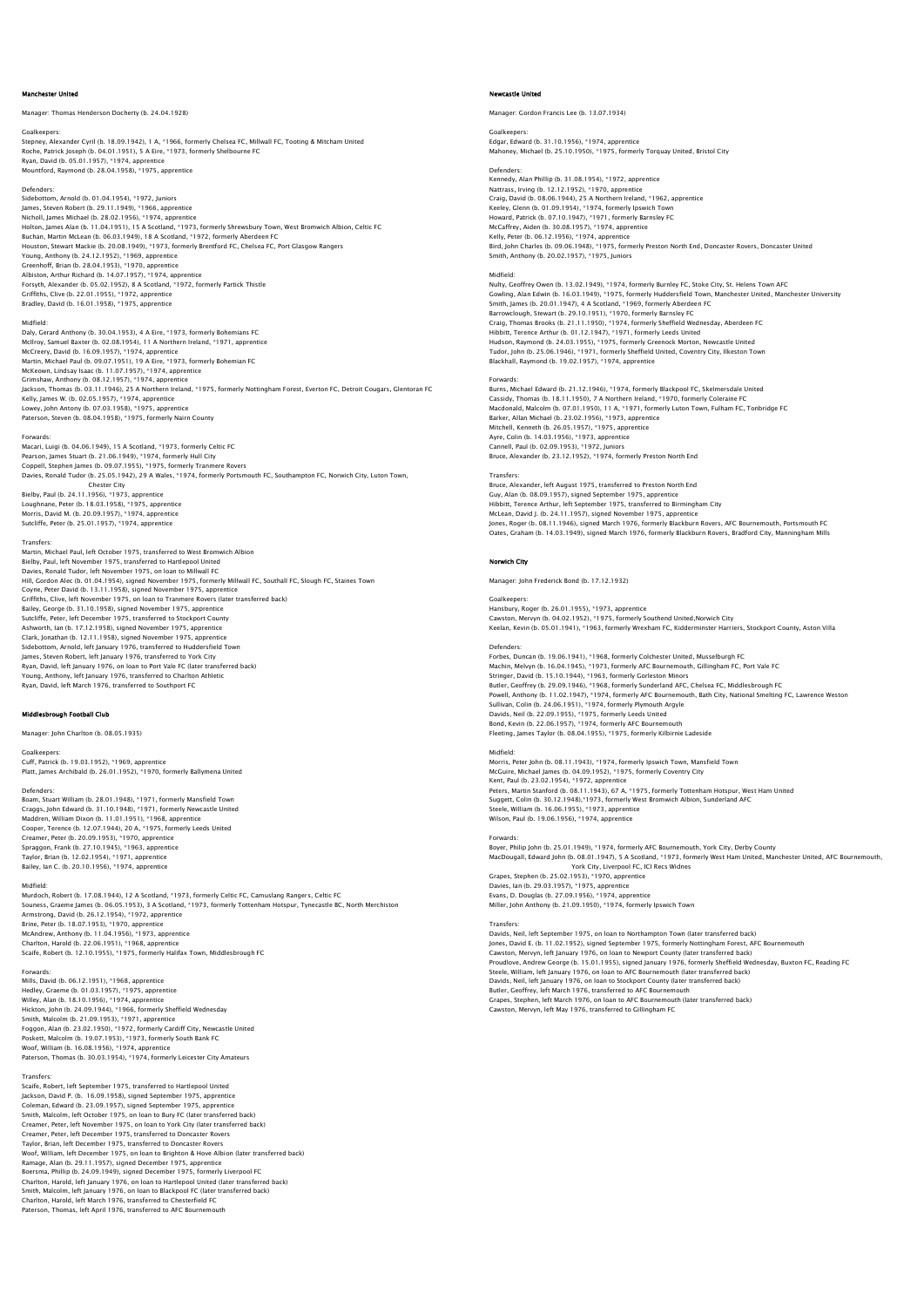## Queens Park Rangers

Manager: David Sexton (b. 06.04.1930)

Goalkeepers: Parkes, Phillip (b. 08.08.1950), 1 A, \*1970, formerly Walsall FC Teale, Richard (b. 27.02.1952), \*1973, formerly Walton & Hersham FC

Defenders: Clement, David Thomas (b. 02.02.1948), \*1965, Juniors Gillard, Ian Terence (b. 09.10.1950), 2 A, † 1968, apprentice<br>Webb, David James (b. 09.04.1946), \* 1974, formerly Chelsea FC, Southampton FC, Leyton Orient, West Ham United<br>Shanks, Donald (b. 02.10.1952), \*1974, formerly L Jones, Stephen R. (b. 12.11.1958), \*1974, apprentice Tagg, Anthony (b. 10.04.1957), \*1975, apprentice Cunningham, Thomas (b. 07.12.1955), \*1975, apprentice

## Midfield:

Francis, Gerald Charles (b. 06.12.1951), 4 A, \*1969, apprentice<br>Masson, Donald Sandison (b. 26.08.1946), \*1974, formerly Notts County, Middlesbrough FC<br>Hollins, John William (b. 16.07.1946), 1 A, \*1975, formerly Chelsea FC Busby, Martin (b. 24.03.1953), \*1970, apprentice Adams, Stephen (b. 18.06.1958), \*1975, apprentice

Forwards: Leach, Michael (b. 16.01.1947), \*1964, apprentice Thomas, David (b. 05.10.1950), 6 A, \*1972, formerly Burnley FC Abbott, Ronald (b. 02.08.1953), \*1971, apprentice Rogers, Donald (b. 25.10.1945), \*1974, formerly Crystal Palace, Swindon Town Givens, Daniel Joseph (b. 09.08.1949), 30 A Eire, \*1972, formerly Luton Town, Manchester United Bowles, Stanley (b. 24.12.1948), 3 A, \*1972, formerly Carlisle United, Crewe Alexandra, Bury FC, Manchester City Beck, John (b. 25.05.1954), \*1972, apprentice<br>Westwood, Daniel Robert (b. 25.07.1953), \*1974, formerly Billericay Town, Fulham FC<br>Nutt, Phillip (b. 18.05.1958), \*1975, apprentice

Transfers:<br>Westwood, Daniel Behert, Joft Neuember 1975, transferred to Gillingham EC Westwood, Daniel Robert, left November 1975, transferred to Gillingham FC<br>Busby, Martin, left February 1976, on loan to Portsmouth FC (later transferred back)<br>Rogers, Donald, left March 1976, transferred to Swindon Town<br>Ri Eastoe, Peter (b. 02.08.1953), signed March 1976, formerly Swindon Town, Wolverhampton Wanderers

### Sheffield United

Manager: Kenneth Furphy (b. 28.05.1931), from 06 October 1975 George Cecil Coldwell (b. 12.01.1929), from 15 October 1975 James Sirrell (b. 02.02.1922)

**Goalkeepers** Brown, James Grady (b. 11.05.1952), 1 A Scotland, \*1974, formerly Chesterfield FC, Albion Rovers McAllister, Thomas (b. 10.12.1952), \*1970, apprentice Conroy, Steven (b. 19.12.1956), \*1974, apprentice

Defenders:<br>Garbett, Terence (b. 09.09.1945), \*1974, formerly Blackburn Rovers, Watford FC, Middlesbrough FC, Stockton FC<br>Colquhoun, Edward Peter (b. 29.03.1945), 9 A Scotland, \*1968, formerly West Bromwich Albion, Bury FC Badger, Leonard (b. 08.06.1945), \*1962, apprentice Flynn, John (b. 20.03.1948), \*1969, formerly Workington FC<br>Hemsley, Edward (b. 01.09.1943), \*1968, formerly Shrewsbury Town<br>Faulkner, Stephen (b. 18.12.1954), \*1972, apprentice<br>Goulding, Stephen (b. 21.01.1954), \*1971, app Franks, Colin James (b. 16.04.1951), \*1973, formerly Watford FC, Wealdstone FC, Uxbridge FC, Boreham Wood FC

Midfield: Speight, Michael (b. 01.11.1951), \*1969, apprentice Currie, Anthony (b. 01.01.1950), 6 A, \*1968, formerly Watford FC Eddy, Keith (b. 03.09.1944), \*1972, formerly Watford FC, Barrow FC Ludlam, Steven (b. 18.10.1955), \*1973, apprentice Bradford, David W. (b. 22.02.1953), \*1974, formerly Blackburn Rovers

### Forwards:

Dearden, William (b. 11.02.1944), \*1970, formerly Chester City, Crewe Alexandra, Oldham Athletic Field, Anthony (b. 06.07.1946), \*1974, formerly Blackburn Rovers, Southport FC, Barrow FC, Halifax Town Woodward, Alan (b. 07.09.1946), \*1963, apprentiee<br>Guthrie, Christopher W. (b. 07.09.1953), \*1975, formerly Southend United, Newcastle United<br>Cammack, Stephen (b. 20.03.1954), \*1971, apprentice<br>Edwards, Keith (b. 16.07.1957

Transfers: Calvert, Clifford (b. 21.04.1954), signed September 1975, formerly York City Irving, David (b. 10.09.1951), signed September 1975, formerly Everton FC, Workington FC Johnstone, James Connolly (b. 30.09.1944), 23 A Scotland, signed November 1975, formerly Celtic FC Garner, Paul (b. 01.12.1955), signed November 1975, formerly Huddersfield Town<br>McAllister, Thomas, left January 1976, transferred to Rotherham United<br>McCeady, John Thomas (b. 17.04.1950), signed January 1976, formerly Thir Cammack, Stephen, left January 1976, transferred to Chesterfield FC Kenworthy, Anthony David (b. 30.10.1958), signed March 1976, apprentice

## Stoke City

Manager: Anthony Waddington (b. 09.11.1924)

## Goalkeepers:

Shilton, Peter Leslie (b. 18.09.1949), 21 A, \*1974, formerly Leicester City McDonald, Michael (b. 08.11.1950), \*1972, formerly Clydebank FC, St. Roch's FC

Defenders: Bloor, Alan (b. 16.03.1943), \*1961, Juniors Bowers, Ian (b. 16.01.1956), \*1973, Juniors Smith, Dennis (b. 19.11.1947), \*1967, Juniors Marsh, John (b. 31.05.1948), \*1967, apprentice Raper, Kenneth (b. 15.05.1956), \*1973, apprentice Dodd, Alan (b. 20.09.1953), \*1970, apprentice Johnson, Paul Anthony (b. 19.09.1955), \*1973, apprentice Waddington, Stephen (b. 05.02.1956), \*1973, apprentice Pejic, Michael (b. 25.01.1950), 4 A, \*1968, apprentice Lewis, Kevin (b. 25.09.1952), \*1972, formerly Manchester United Lumsden, John D. (b. 30.07.1956), \*1973, apprentice

Midfield:<br>Haslegrave, Sean Matthew (b. 07.06.1951), \*1968, Juniors<br>Greenhoff, James (b. 19.06.1946), \*1969, formerly Birmingham City, Leeds United<br>Skeels, Eric Thomas (b. 27.10.1939), \*1959, formerly Stockport County<br>Hudso

## Forwards:

Moores, Ian (b. 05.10.1954), \*1972, apprentice<br>Hurst, Geoffrey Charles (b. 08.12.1941), 49 A, \*1972, formerly West Ham United<br>Robertson, James (b. 17.12.1944), 1 A Scotland, \*1972, formerly Ipswich Town, Arsenal FC, Totten Cowdenbeath FC Conroy, Gerard Anthony Francis (b. 02.10.1946), 17 A Eire, \*1967, formerly Cleveland Stokers, Glentoran FC, Home Farm FC Goodwin, David (b. 15.10.1954), \*1972, apprentice Ruggiero, John (b. 26.11.1954), \*1972, apprentice

## Transfers:

Hurst, Geoffrey Charles, left August 1975, transferred to West Bromwich Albion Ruggiero, John, left January 1976, on loan to Workington FC (later transferred back) McDonald, Michael, left January 1976, transferred to Hibernian FC Crooks, Garth Anthony (b. 10.03.1958), signed March 1976, apprentice

## Tottenham Hotspur

Manager: William John Terence Neill (b. 08.05.1942)

## Goalkeepers:

Jennings, Patrick Anthony (b. 12.06.1945), 54 A Northern Ireland, \*1964, formerly Watford FC, Newry Town, Shamrock Rovers Daines, Barry Raymond (b. 30.09.1951), \*1969, apprentice

Defenders: Naylor, Terence Michael Patrick (b. 05.12.1948), \*1969, formerly Smithfield Market Kinnear, Joseph Patrick (b. 27.12.1946), 20 A Eire, \*1965, formerly St. Albans City McAllister, Donald (b. 26.05.1953), \*1975, formerly Bolton Wanderers Knowles, Cyril Barry (b. 13.07.1944), 4 A, \*1964, formerly Middlesbrough FC, Monckton Colliery Welfare, Hemsworth FC<br>Osgood, Keith (b. 08.05.1955), \*1972, apprentice<br>Dillon, Michael Leslie (b. 29.09.1952), \*1975, formerly Smith, Ian R. (b. 15.02.1957), \*1974, apprentice Stead, Michael (b. 28.02.1957), \*1974, apprentice

Midfield: Perryman, Stephen John (b. 21.12.1951), \*1969, apprentice Coates, Ralph (b. 26.04.1946), 4 A, \*1971, formerly Burnley FC Conn, Alfred James (b. 05.04.1952), 2 A Scotland, \*1974, formerly Rangers FC Hoddle, Clenn (b. 27.10.1957), \*1975, apprentice<br>Keeley, Andrew (b. 16.09.1956), \*1974, apprentice<br>McNab, Neil (b. 04.06.1957), \*1974, formerly Greenock Morton FC<br>Pratt, John Arthur (b. 06.02.1948), \*1954, apprentice<br>Broth Walford, Stephen (b. 05.01.1958), \*1975, apprentice

Forwards: Duncan, John Pearson (b. 22.02.1949), \*1974, formerly Dundee FC, Broughty Athletic McGrath, Roland Christopher (b. 29.11.1954), 4 A Northern Ireland, \*1972, apprentice Jones, Christopher H. (b. 18.04.1956), \*1973, apprentice Chivers, Martin Harcourt (b. 27.04.1945), 24 A, \*1968, formerly Southampton FC, CPC Sports<br>Neighbour, James Edward (b. 15.11.1950), \*1966, apprentice<br>Robinson, Martin (b. 17.07.1957), \*1975, apprentice

Transfers:<br>Kinnear, Joseph Patrick, left August 1975, transferred to Brighton & Hove Albion<br>Young, William David (b. 25.11.1951), signed September 1975, formerly Aberdeen FC<br>Boyle, Terence David John (b. 23.0.1958), signed Stead, Kevin (b. 02.10.1958), signed April 1976, apprentice